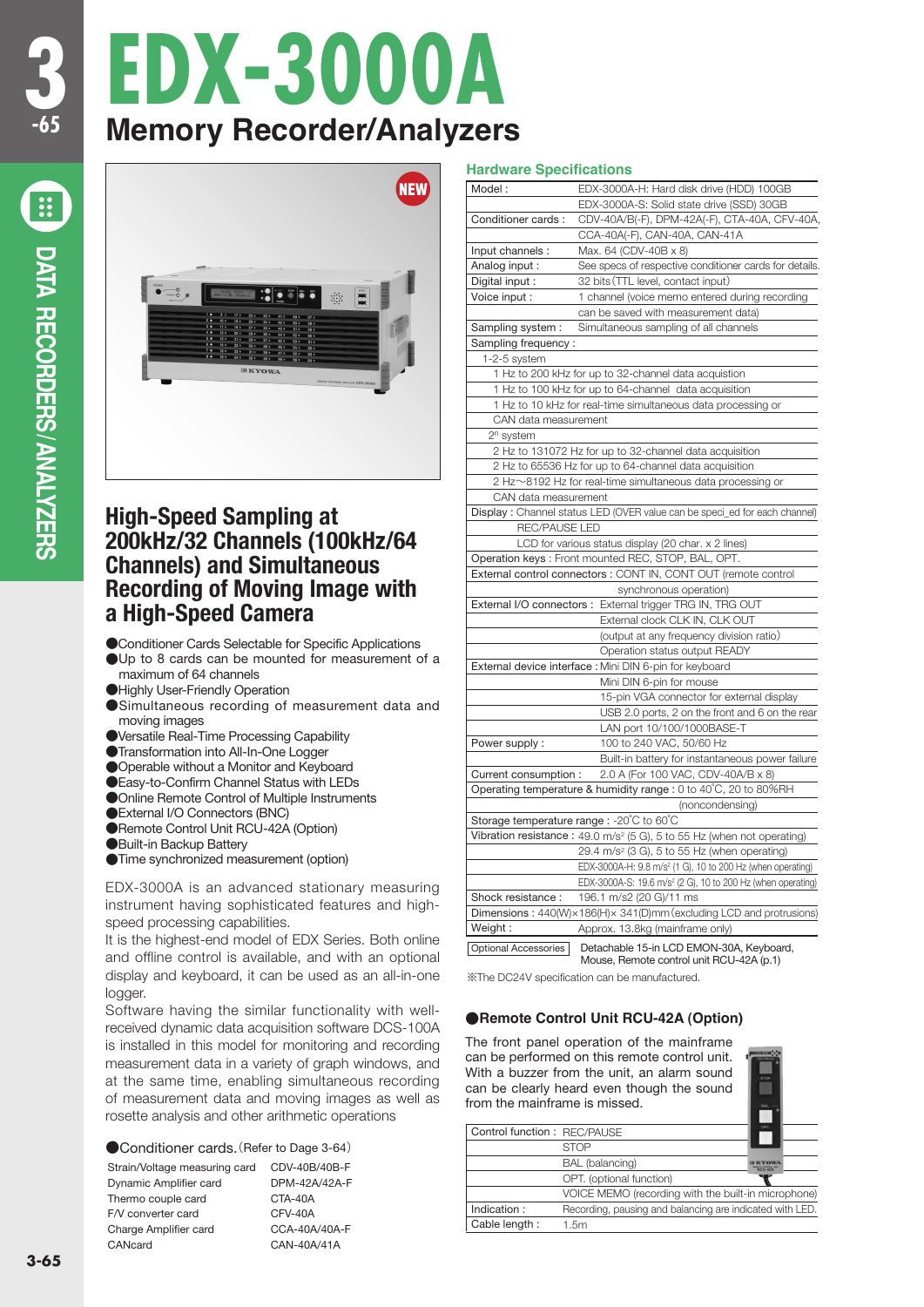| Measuring Condition Setting                                                                               | Measuring conditions during arithmetic operation :                                                                                       |
|-----------------------------------------------------------------------------------------------------------|------------------------------------------------------------------------------------------------------------------------------------------|
| Measuring channel conditions                                                                              | Measurement mode : Manual mode, manual mode (set record data),                                                                           |
| Measurement: ON/OFF, measuring modes, range, high-pass filter,                                            | interval mode                                                                                                                            |
| low-pass filter, balance ON/OFF, CAL range,                                                               | ●FFT Analysis                                                                                                                            |
| CAL ON/OFF, calibration coefficient, offset, unit,                                                        |                                                                                                                                          |
|                                                                                                           | Analysis type: Linear spectrum, power spectrum, cross spectrum,                                                                          |
| channel name, measuring range, rated capacity,                                                            | auto-correlation, cross-correlation                                                                                                      |
| rated output, numeric display digits (any display items                                                   | Window function: OFF, Hamming, Hanning, Fejer, Blackman, Gaussian                                                                        |
| can be selected)                                                                                          | Number of analysis data: 256, 512, 1024, 2048, 4096, 8192                                                                                |
| Number of recordable data items :                                                                         | Number of analysis windows: Max. 8                                                                                                       |
| Up to remaining disk space of built-in memory                                                             | Saving file format : Kyowa standard file format (KS2)                                                                                    |
| (sampling frequency 1 to 10kHz) 2 to 2,000,000,000                                                        | KS2 file version: 01.04                                                                                                                  |
| data items (sampling frequency 10001Hz to 200kHz)                                                         | <b>Monitor</b>                                                                                                                           |
| Manual measurement: Recording from REC to STOP, or designated<br>number of data items from REC            | Y-Time graph: X-axis indicates the time, and Y-axis the physical<br>amount of measurement for a maximum of 16 channels.                  |
| Interval measurement: Automatic recording according to designated<br>starting time and recording interval | 1 to 4 graphs can be displayed on a window.<br>Y-Time (DIV) graph : X-axis indicates the time, and Y-axis the physical amount            |
| Trigger measurement: Recording starts and stops according to                                              | of measurement for a maximum of 16 channels.                                                                                             |
|                                                                                                           |                                                                                                                                          |
| designated trigger conditions.                                                                            | Y-Time (all channel) graph : Unlike the time-series graph above,                                                                         |
| Common trigger conditions:                                                                                | the zero point of the channel can be                                                                                                     |
| End trigger: Settable                                                                                     | placed at any place on the Y-axis scales.                                                                                                |
| Delay amount : Max. 4,194,304 data items/                                                                 | X-axis indicates the time, and Y-axis the                                                                                                |
| channel for both start and end                                                                            | physical amount of measurement for all                                                                                                   |
| * Delay amount depends on the sampling                                                                    | channels. Unlike the time-series                                                                                                         |
| frequency and number of measuring channels.                                                               | graphs above, the line color is the same                                                                                                 |
| Analog trigger conditions:                                                                                | for all channels.                                                                                                                        |
| Trigger channel: Any 1 channel                                                                            | X-Y graph: Any combination of 8 channels can be plotted on X- and Y-axis.                                                                |
|                                                                                                           |                                                                                                                                          |
| Trigger level: An engineering value                                                                       | Bar graph : Up to 32 channels are contained in a graph. 1 to 4 graphs                                                                    |
| Trigger slope: Up/Down                                                                                    | can be indicated on a window. Peak hold ON/OFF                                                                                           |
| Digital trigger conditions:                                                                               | Digital graph: X-axis indicates the time, and Y-axis bit data of a digital                                                               |
| Trigger bit: Any 1 bit                                                                                    | channel (upto 16 bits). 1 to 4 graphs can be displayed                                                                                   |
| Trigger level: 0, 1                                                                                       | on a window.                                                                                                                             |
| External trigger conditions :                                                                             | Circle meter : Any one channel is displayed in a circle meter.                                                                           |
| Trigger slope: Up/Down                                                                                    | Bar meter : Any one channel is displayed in a horizontal or vertical bar meter.                                                          |
| Complex trigger conditions :                                                                              | Numeric display : Any one channel, 16 channels or all channels are listed.                                                               |
| Trigger source: Any 4 analog/digital channels,                                                            | Display color: Any color can be selected.                                                                                                |
|                                                                                                           |                                                                                                                                          |
| an external trigger channel,                                                                              | Title, labels: Any title or X- and Y-axis labels can be specified.                                                                       |
| or a manual trigger channel                                                                               | No. of windows: 8 numeric windows, 8 graph windows                                                                                       |
| AND/OR: AND/OR can be used for analog                                                                     | Information: Various information can be appended to the title or status bar.                                                             |
| trigger, digital trigger and                                                                              | Data Reproduction                                                                                                                        |
| external trigger.                                                                                         | ●Recorded Data Display                                                                                                                   |
| Trigger level: An engineering value is set for                                                            | Graph display: 4 patterns of display condition can be set for a graph.                                                                   |
| the analog channel, and                                                                                   | Y-Time graph: X-axis indicates the time, and Y-axis the physical                                                                         |
| 0 or 1 for the digital channel.                                                                           | amount of measurement for up to 16 channels.                                                                                             |
| Trigger slope: Up/Down                                                                                    | 1 to 4 graphs can be displayed on a window.                                                                                              |
| TEDS Information: TEDS Information is read and channel conditions are                                     | X-Y graph: Any 4 graphs can be plotted on X- and Y-axis.                                                                                 |
| set, according to the read conditions automatially.                                                       | All data display: All data can be displayed on a window at an interval                                                                   |
| Measuring Operations                                                                                      | of 4 channels.                                                                                                                           |
|                                                                                                           |                                                                                                                                          |
| Monitor measurement, recording start, pause, stop balancing,                                              | Numeric data display: A list of recorded data is displayed. Data for 16                                                                  |
| CAL output, etc.                                                                                          | channels, with a maximum of 10000 data items                                                                                             |
| Real-time processing :                                                                                    | for each channel, is displayed in a window.                                                                                              |
| Monitoring and recording of data can be done simultaneously.                                              | Cursor: Numeric display of the engineering value of cursor position.                                                                     |
| The sampling frequency up to 10kHz is available.                                                          | Enlarged display of two cursors. Scroll.                                                                                                 |
| Moving image data acquisition with Web camera                                                             | Header information: Display and editing of titles and channel conditions                                                                 |
| Camera : DirectX compatible Web camera                                                                    | (calibration, coefficient, offset, engineering unit, etc.)                                                                               |
| (recognized by the OS as an image device)                                                                 | KS2 file: MAX/MIN data display, voice data list and reproduction                                                                         |
| Number of cameras: 1                                                                                      | Moving image reproduction :                                                                                                              |
| Resolution: Max. 640 x 480                                                                                | Reproducible file format AVI                                                                                                             |
|                                                                                                           |                                                                                                                                          |
| Frame rate: Max. 30 fps                                                                                   | Operations : Play, stop, pause, frame-by-frame forward/baclward,                                                                         |
| Saving file format: AVI format                                                                            | zoom, changing reproduction speed                                                                                                        |
| * Resolution and frame rate depend on the camera.                                                         | Synchronous display: Playback of moving image data coupled                                                                               |
| The Web camera is optional.                                                                               | with the cursor for graph waveform.                                                                                                      |
| Measuring conditions during recording:                                                                    | <b>OData Analysis</b>                                                                                                                    |
| Manual mode, manual mode (set record data)                                                                | Statistic processing: A list of maxima, minima, averages and                                                                             |
| Arithmetic Processing                                                                                     | standard deviations in a desired section of the                                                                                          |
| High-pass/low-pass filter:                                                                                | data file. The results are saved in CSV files.                                                                                           |
|                                                                                                           |                                                                                                                                          |
| Cutoff frequency: One-half of the sampling frequency or less                                              | Arithmetic operation:                                                                                                                    |
| Order: 2 <sup>nd</sup> to 4 <sup>th</sup>                                                                 | Inter-channel operation for up to 2 files. The result is saved in a                                                                      |
|                                                                                                           | new file (up to 320 expressions can be specified).                                                                                       |
| Number of differentiations/integrations : 1, 2                                                            |                                                                                                                                          |
| Number of moving average data items: 2 to 5000                                                            | Expression : Up to 60 characters                                                                                                         |
| Arithmetic operation :                                                                                    | Operator : $+, -, *, /$                                                                                                                  |
| Max. 32 arithmetic expressions can be set (up to 200 characters)                                          | Sine, cosine, tangent, arc sine, arc cosine, arc tangent, common,                                                                        |
|                                                                                                           |                                                                                                                                          |
| 6-component force matrix input<br>Operators : +, -, *, /, power, parentheses, sine, cosine, tangent,      | logarithm, natural logarithm, exponent Triaxial rosette analysis<br>(max. principal strain, min. principal strain, max. shearing strain, |

- Triaxial rosette analysis (maximum principal strain, minimum principal strain, maximum shearing strain, maximum principal stress, minimum principal stress, maximum shearing stress,
	- direction of principal strain)

max. principal stress, min. principal stress, max.shearing stress,

coherence, transfer function

cross spectrum, auto-correlation, cross-correlation,

Analysis type : Linear spectrum, power spectrum,

direction of principal strain)

FFT analysis :

**3 -66**

**ER** 

**DATA RECORDERS**

DATA RECORDERS/ANALYZERS

**ANALYZERS** /